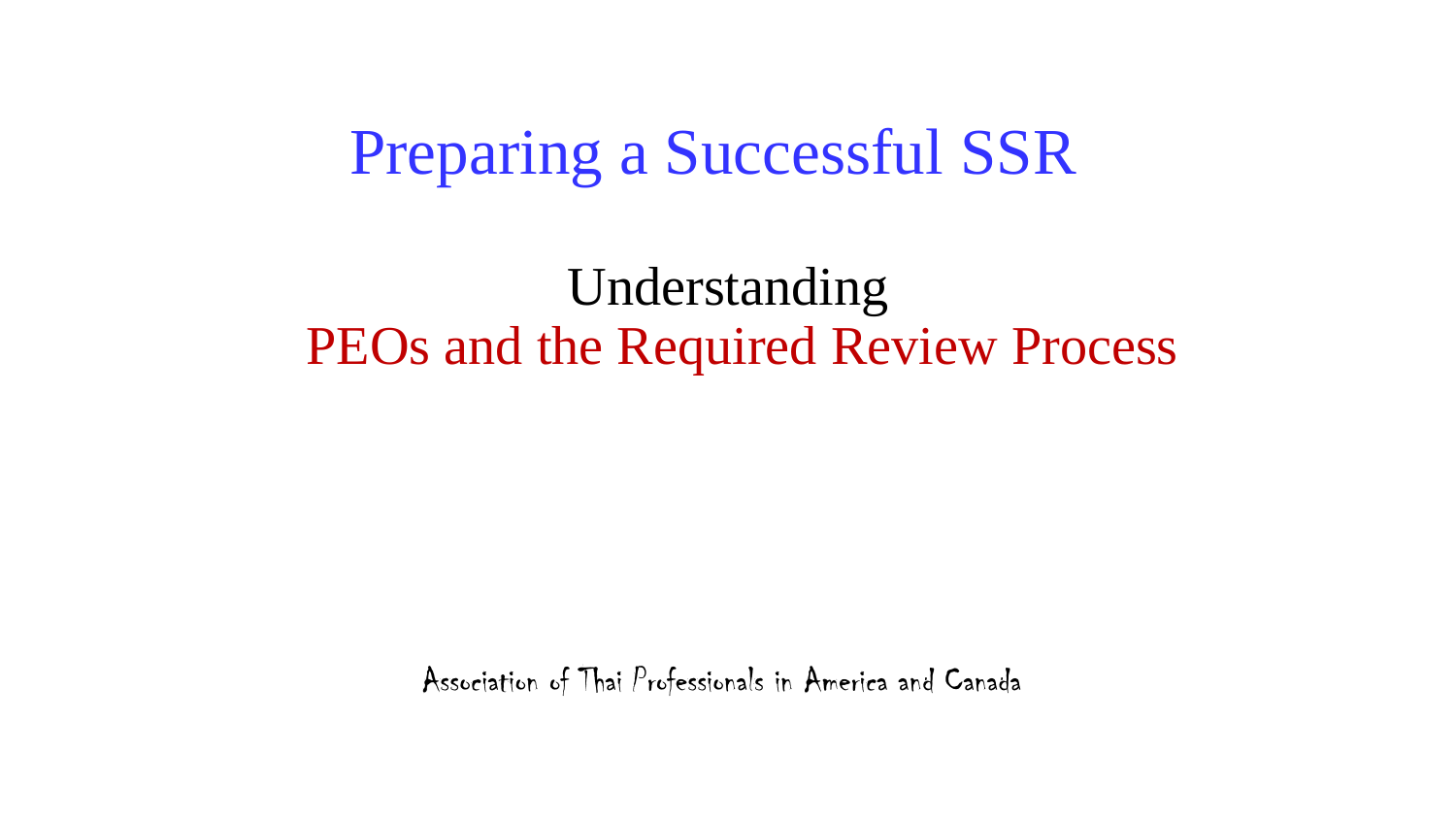Criterion 2: Program Educational Objectives PEOs According to ABET, PEOs :

- Are broad statements that describe what graduates are expected to attain within a few years of graduation
- Serve the needs of the program's constituencies (Students, Parents, Faculty, Alumni, Employers, Respective Professional Societies, Industrial Advisory Board, and Graduate Education Institutions)

## Establishing PEOs: PEOs should be

- Consistent with the mission statements, vision statements, and core values of the institution
- Consistent with Student outcomes (discussed in Criterion 3 later)
- Developed, reviewed and vetted by the faculty and key constituencies such as alumni, industry advisory board to properly incorporate their inputs
- Written to clearly state what the graduates will actually do after graduation
- $1/13/2020$  Displayed prominently to be readily available for the public view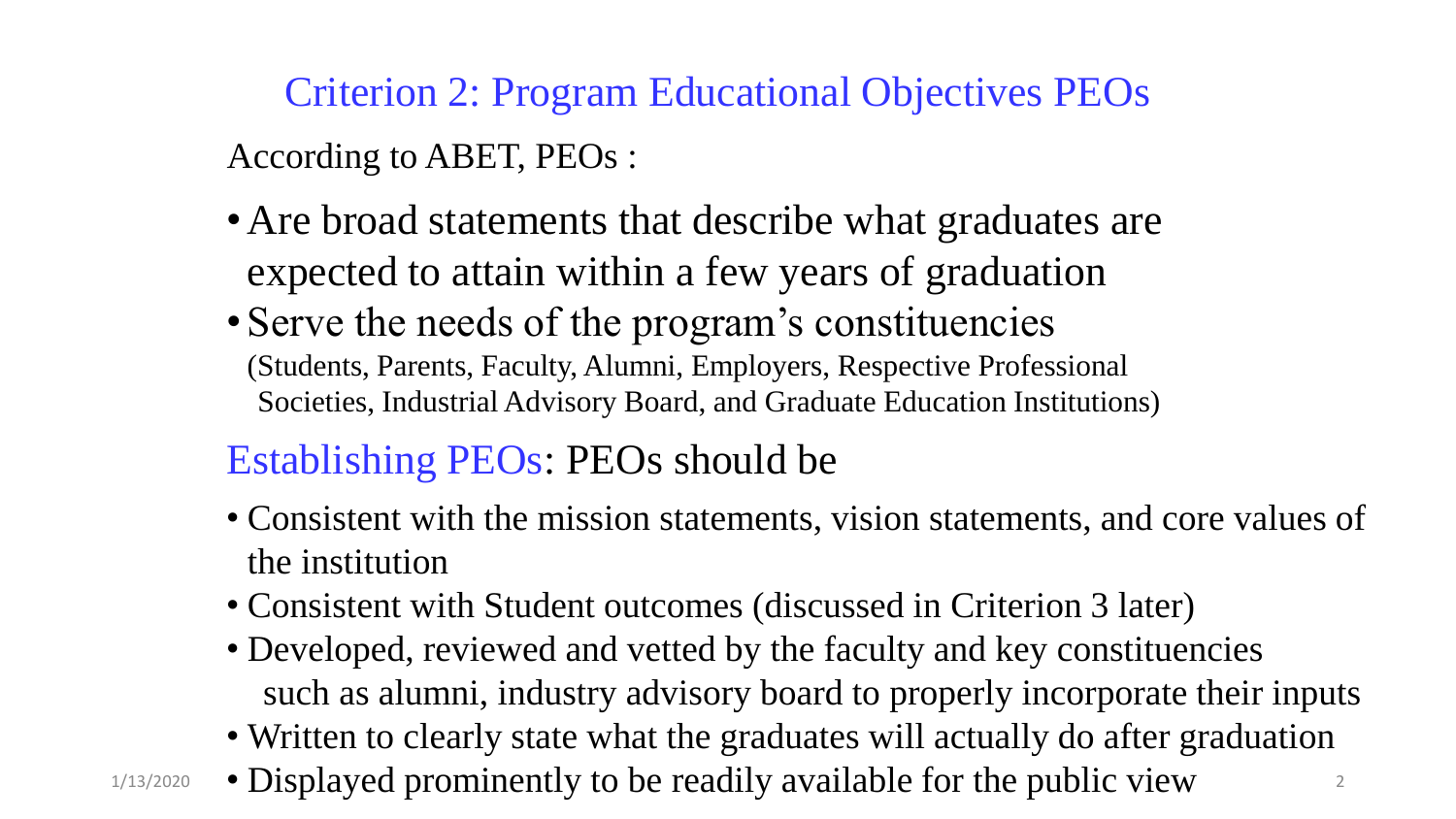## Writing Criterion 2: PEOs

- **Mission Statement:** Provide the institutional mission statement.
- **Program Educational Objectives:** List the program educational objectives and state where these can be found by the general public.
- **Consistency of the Program Educational Objectives with the Mission of the Institution:** Describe how the program educational objectives are consistent with the mission of the institution.
- **Program Constituencies:** List the program constituencies. Describe how the program educational objectives meet the needs of these constituencies.
- **Process for Review of the Program Educational Objectives:** Describe the process that periodically reviews the program educational objectives including how the program's various constituencies are involved in this process. Describe how this process is systematically utilized to ensure that the program's educational objectives remain consistent with the institutional mission, the program constituents' needs and these criteria.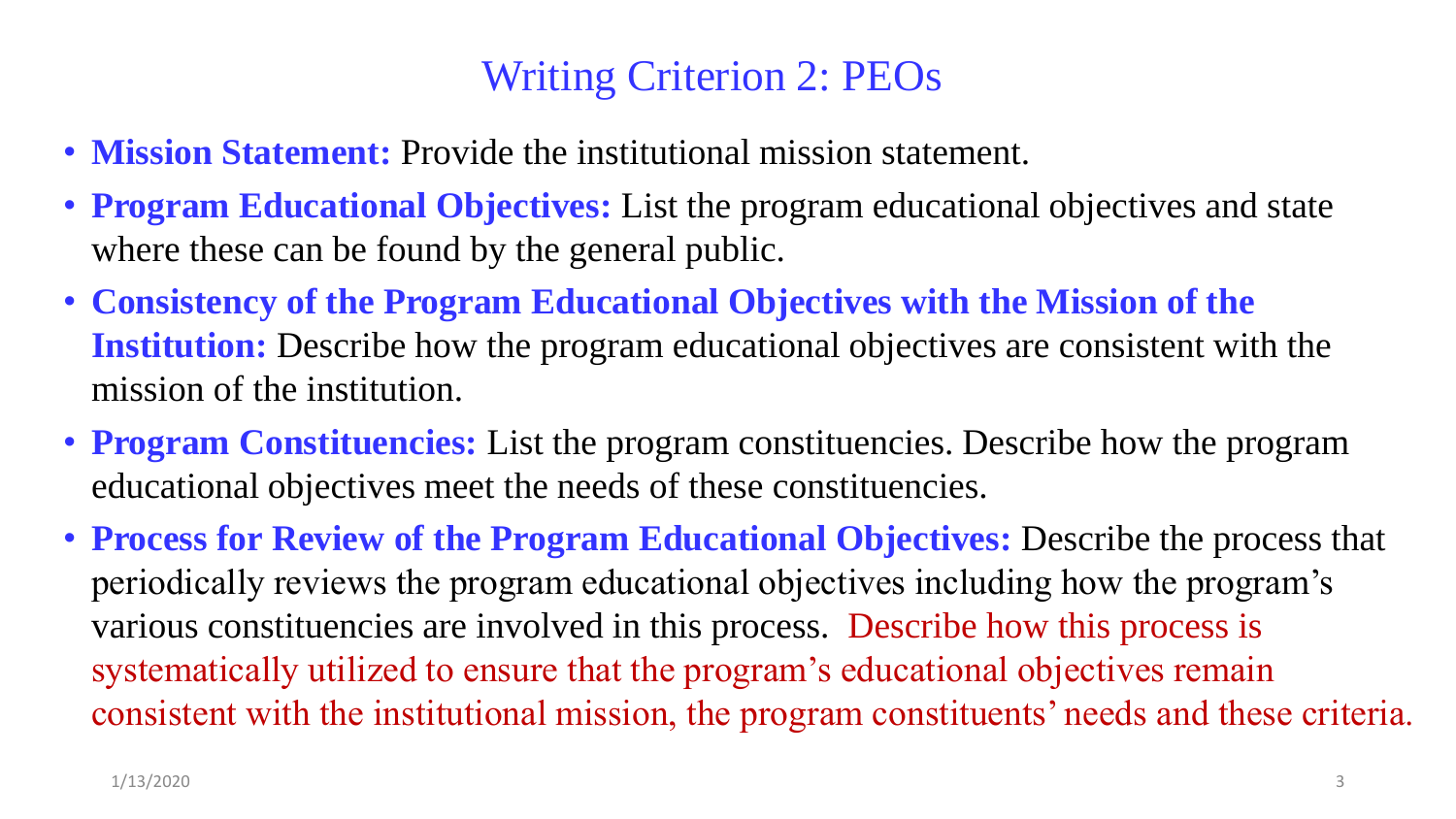## Compliance with Criterion 2: PEOs

| <b>Checklist item for Criterion C,W,D or</b> |      |
|----------------------------------------------|------|
| 2                                            | none |
| • Published and consistent                   |      |
| with institution's mission,                  |      |
| the needs of the program's                   |      |
| constituencies, and these                    |      |
| criteria                                     |      |
| • Documented,                                |      |
|                                              |      |

- systematically utilized, and effective process, involving program constituencies, for the periodic review of the program educational objectives
- **Reflect what the program expects its graduate to be able to do in 3-5 years after graduation?**

PEV will be:

• Focusing on whether the PEOs are published. Consequently, it is important to write acceptable PEOs that state what the graduates will actually do after graduation. They also should be consistent with university's mission statements, as shown. Hence it is imperative to review mission statements as part of criterion 2 and to include them in this part of the SSR

• Looking for evidence that the PEOs have been periodic reviewed involveing both faculty and constituents. So some form of alumni input is needed for criterion 2. Most programs have an External Advisory Committee, or Industry Advisory Board, and they could provide useful inputs concerning the PEOs.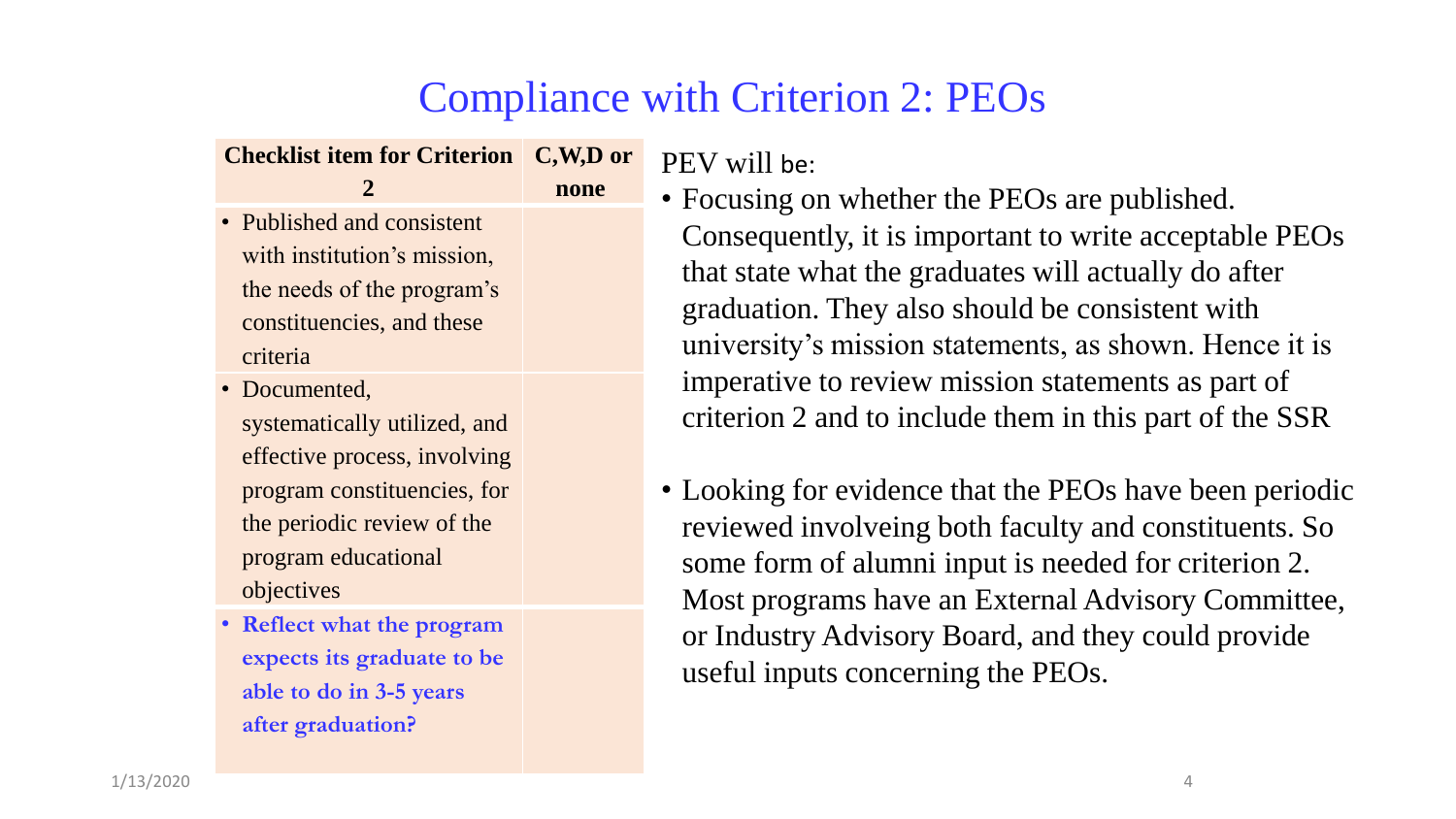How to Develop PEOs to be consistent with University Missions and Core Values

# Typical Grouping of Mission Statement

Essentially

- Most institutional mission/vision statements and
- The core values of constituencies

usually boil down to requiring that an engineering program produce graduates with

- Technical Competency
- •Professional Development, and
- •Citizenship in Global Community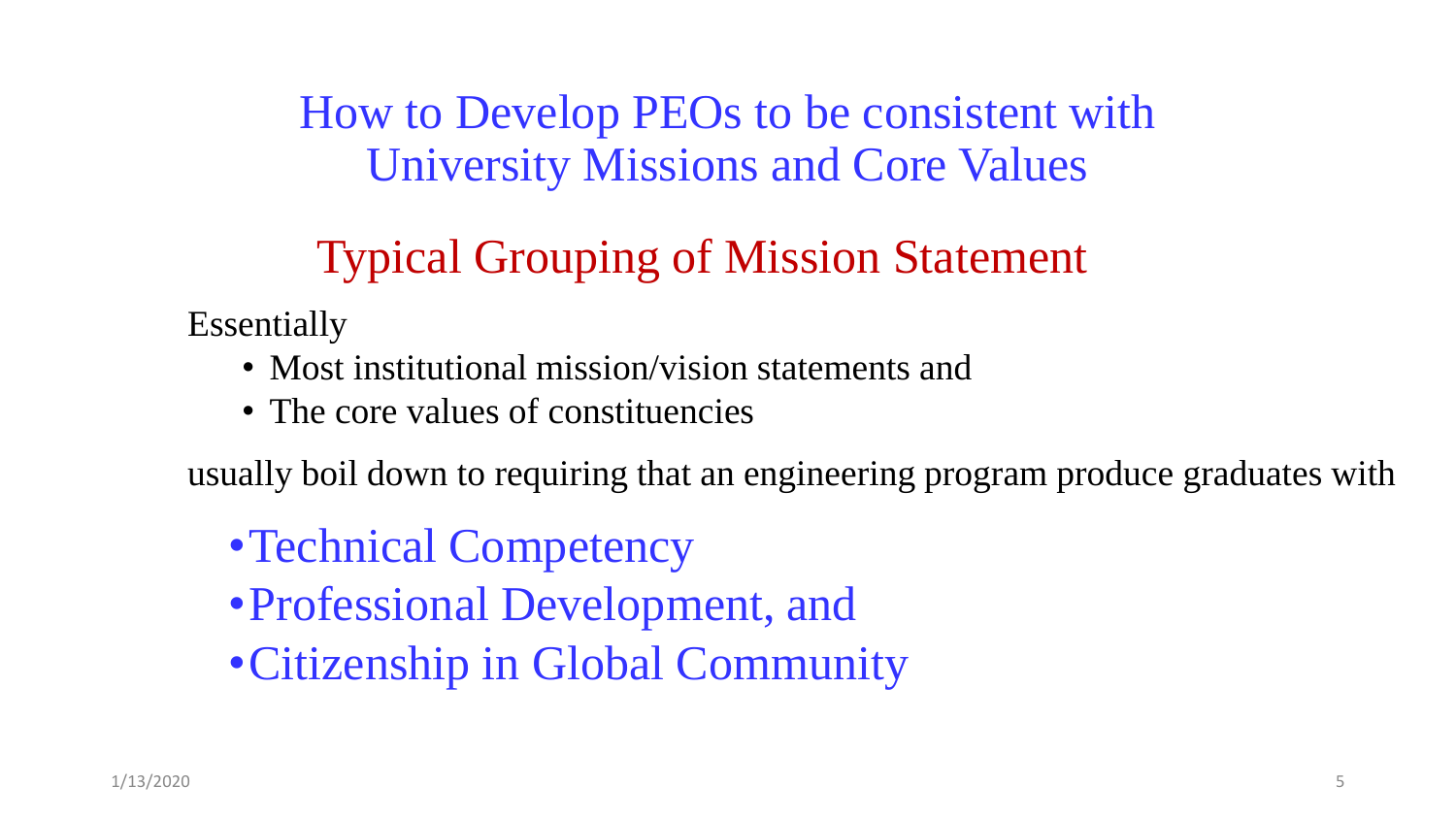# CWRU Example

### **Mission:**

Case Western Reserve University *improves and enriches people's lives* through research that capitalizes on the power of collaboration, and education that dramatically engages our students.

*We realize this goal through:*

- Scholarship and creative endeavor that draws on all forms of inquiry.
- Learning that is active, creative and continuous.
- Promotion of an inclusive culture of global citizenship.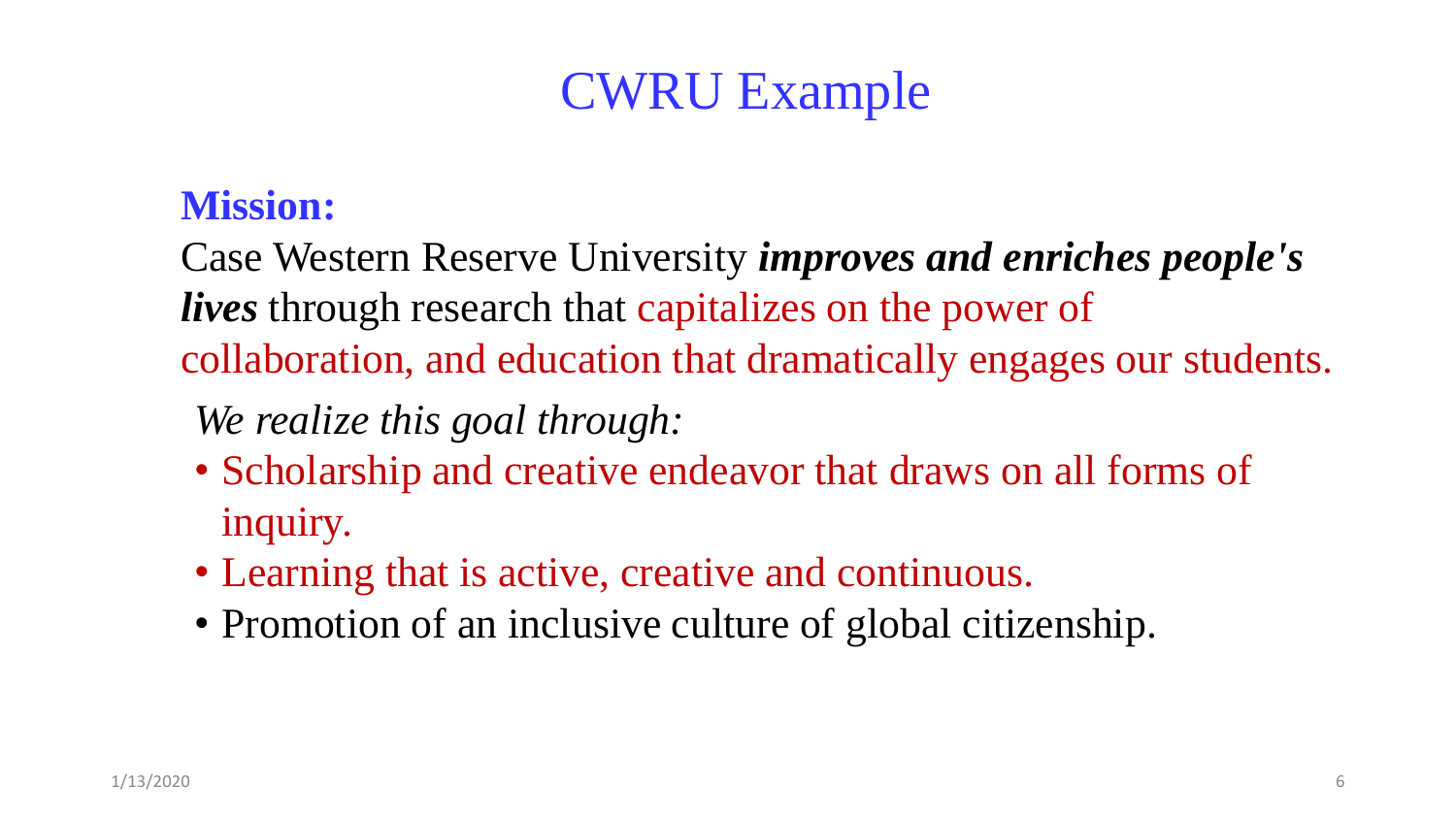# CWRU Example

## **Vision:**

We aim to be recognized internationally as an institution that *imagines and influences the future*.

Toward that end we will:

- Support advancement of *thriving disciplines as well as new areas of interdisciplinary excellence.*
- *Provide students with the knowledge, skills and experiences* necessary to become leaders in a world characterized by rapid change and increasing interdependence.
- Nurture a community of *exceptional scholars who are cooperative and collegial, functioning in an atmosphere distinguished by support, mentoring and inclusion.*
- Pursue *distinctive opportunities* to build on our special features, including our *relationships with world-class health care, cultural, educational, and scientific institutions in University Circle and across greater Cleveland.*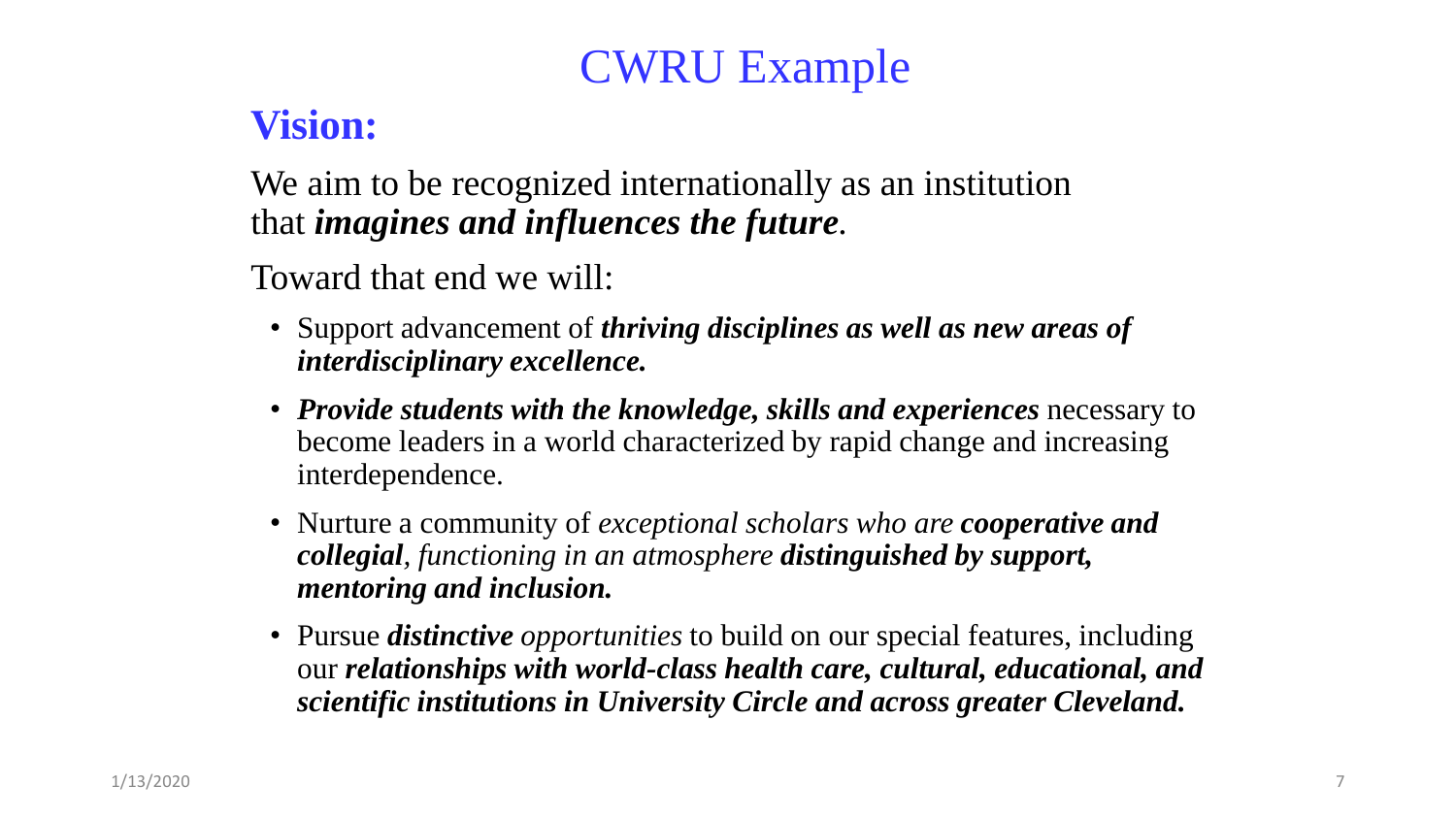## CWRU Example

#### **Core Values:**

- *Academic Excellence and Impact*
	- Eminence in teaching and research
	- Scholarship that changes lives and deepens understanding
	- Creativity and innovation as hallmarks of our efforts
- *Inclusiveness and Diversity*
	- Civility and the free exchange of ideas
	- Civic and international engagement
	- Appreciation for the distinct perspectives and talents of each individual
- *Integrity and Transparency*
	- Academic freedom and responsibility
	- Ethical behavior
	- Shared governance
- *Effective Stewardship*
	- Strong, ongoing financial planning
	- Emphasis on sustainability
- 1/13/2020 Systems that support attainment of our mission 8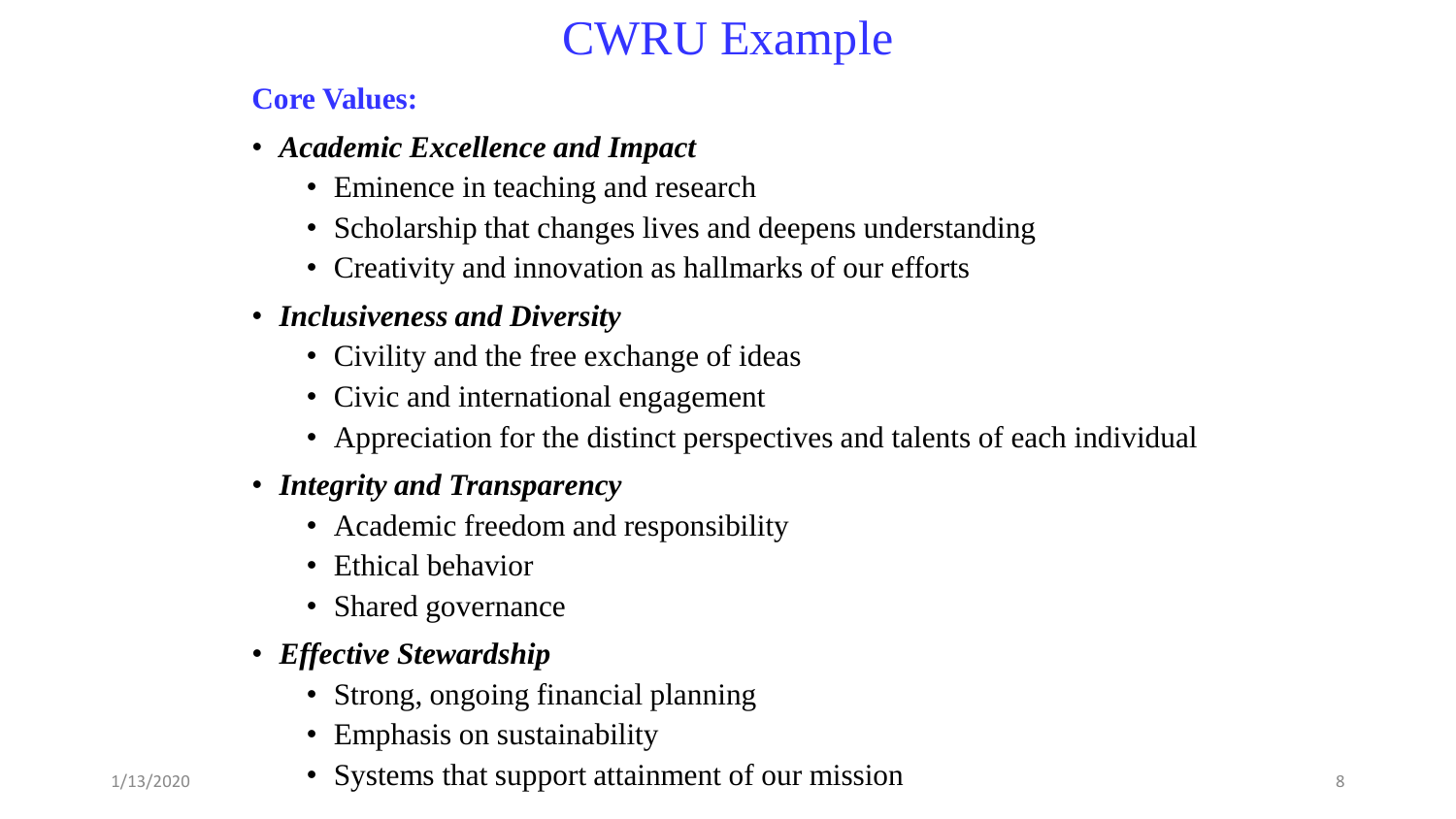# An Example of How to Write PEOs for EE

| <b>Poorly written PEOs</b>                                                                                               | <b>Well written PEOs</b>                                                                                                                                                                    |
|--------------------------------------------------------------------------------------------------------------------------|---------------------------------------------------------------------------------------------------------------------------------------------------------------------------------------------|
| Graduates are prepared to work in the fields<br>of electrical, electronic, computer and<br>telecommunication engineering | Graduates practice in the fields of electrical,<br>electronic, computer, signal and systems,<br>control and telecommunication engineering                                                   |
| Graduates have the educational background<br>to go to graduate school and do research                                    | Graduates pursue advanced education,<br>research, and development in the fields of<br>electrical, electronic, computer, signal and<br>systems, control and telecommunication<br>engineering |
| Graduate have leadership and teamwork<br>skills                                                                          | Graduates participate as leaders on team<br>projects                                                                                                                                        |
| Graduates are aware of ethics and<br>professional responsibility in the workplace                                        | Graduates conduct themselves in a<br>professional and ethical manner in the<br>workplace                                                                                                    |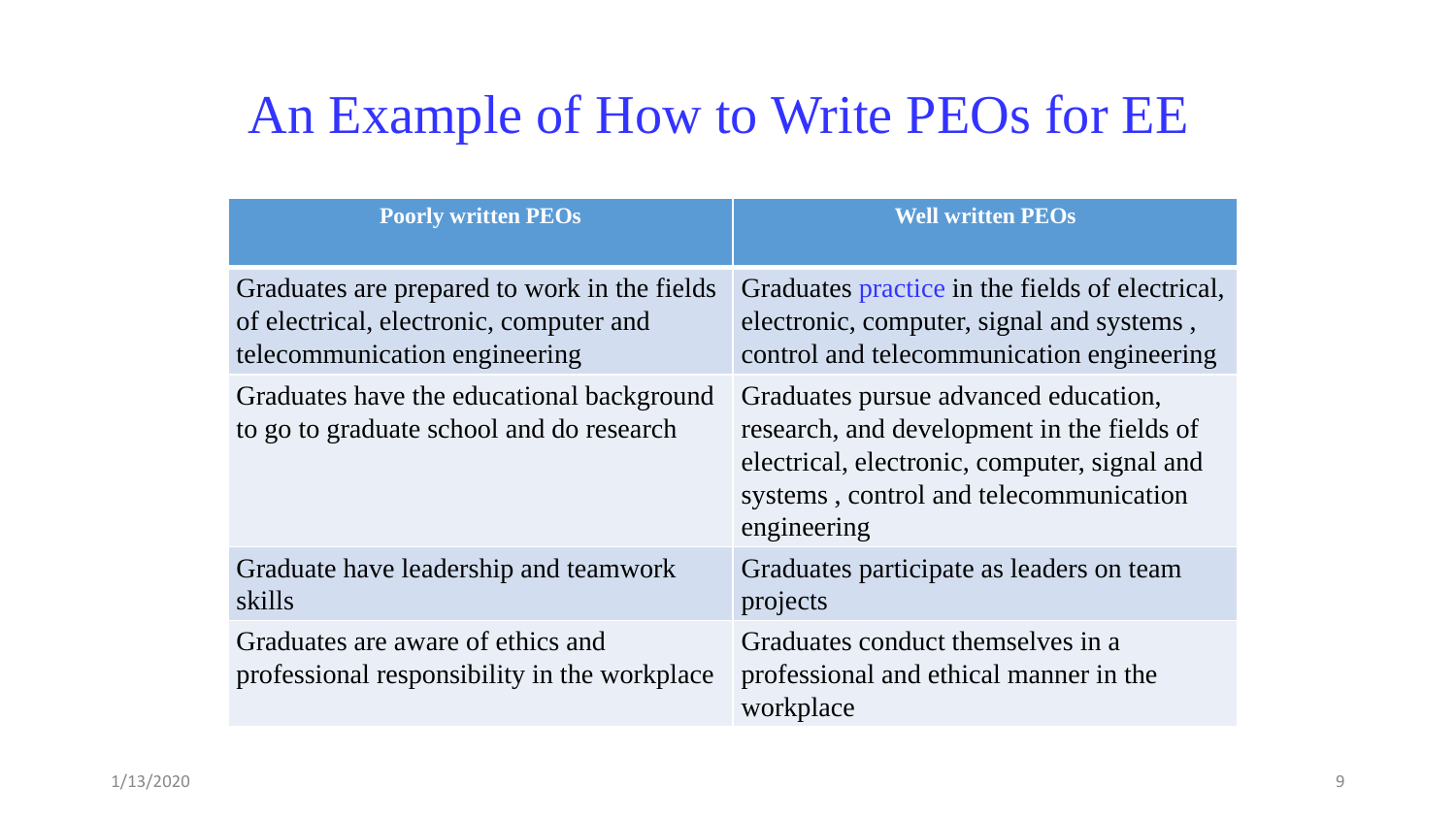| <b>Mapping PEOs to Institutional Mission (Core Values)</b>                                                                                                                 |               |               |               |               |
|----------------------------------------------------------------------------------------------------------------------------------------------------------------------------|---------------|---------------|---------------|---------------|
| <b>Institutional Core Values</b>                                                                                                                                           | <b>PEO 1:</b> | <b>PEO 2:</b> | <b>PEO 3:</b> | <b>PEO 4:</b> |
| Eminence in teaching and research                                                                                                                                          | $\checkmark$  | $\checkmark$  | $\checkmark$  | $\checkmark$  |
| Scholarship that changes lives and<br>deepens understanding                                                                                                                | $\checkmark$  | $\checkmark$  | $\sqrt{}$     |               |
| Creativity and innovation as hallmarks<br>of our efforts                                                                                                                   | $\checkmark$  | $\checkmark$  | $\checkmark$  |               |
| Civility and the free exchange of ideas                                                                                                                                    | $\checkmark$  | $\checkmark$  | $\checkmark$  | $\checkmark$  |
| Civic and international engagement                                                                                                                                         | $\checkmark$  | $\checkmark$  | $\checkmark$  | $\checkmark$  |
| Appreciation for the distinct<br>perspectives and talents of each<br>individual                                                                                            | $\checkmark$  | $\checkmark$  | $\checkmark$  |               |
| Academic freedom and responsibility                                                                                                                                        | $\checkmark$  | $\checkmark$  | $\checkmark$  | $\checkmark$  |
| Ethical behavior                                                                                                                                                           |               |               |               | $\checkmark$  |
| <b>Shared Governance</b>                                                                                                                                                   |               |               |               | $\checkmark$  |
| Provide students with the knowledge,<br>skills and experiences necessary to<br>become leaders in a work<br>characterized by rapid change and<br>increasing interdependence | $\checkmark$  |               |               | $\checkmark$  |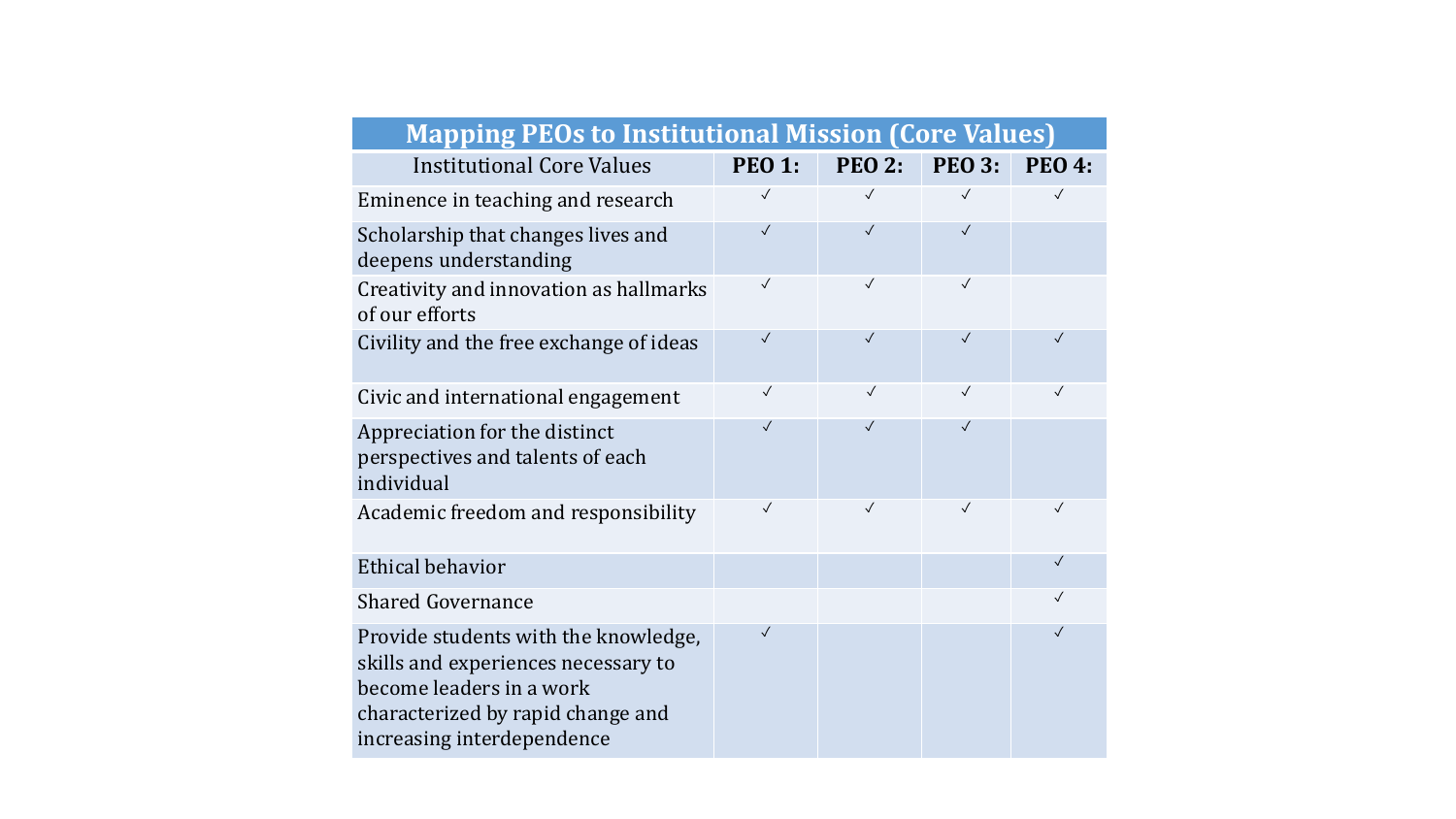# Example PEOs for EE, CPE

### **Technical Competence**

PEO 1: Graduates practice proficiently in the fields of electrical, electronic, computer, signal and systems, control and telecommunication engineering

## **Professional Development**

- PEO 2: Graduates engage productively in high-tech industries, digital economy, healthcare, and business through graduate level studies, cutting edge research and development, and lifelong learning
- PEO 3: Graduates compete effectively in a world of rapid technological change and assume leadership roles within industrial, entrepreneurial, academic, or governmental environments in the broad context of electrical, electronic, computer, signal and systems, control and telecommunication engineering

## **Citizenship in the Global Community**

- PEO 4: Graduates function effectively as individuals and as members or leaders of multidisciplinary and multicultural teams in a diverse global economy. using their communication and leadership skills
- PEO 5: Graduates act professionally and ethically in the workplace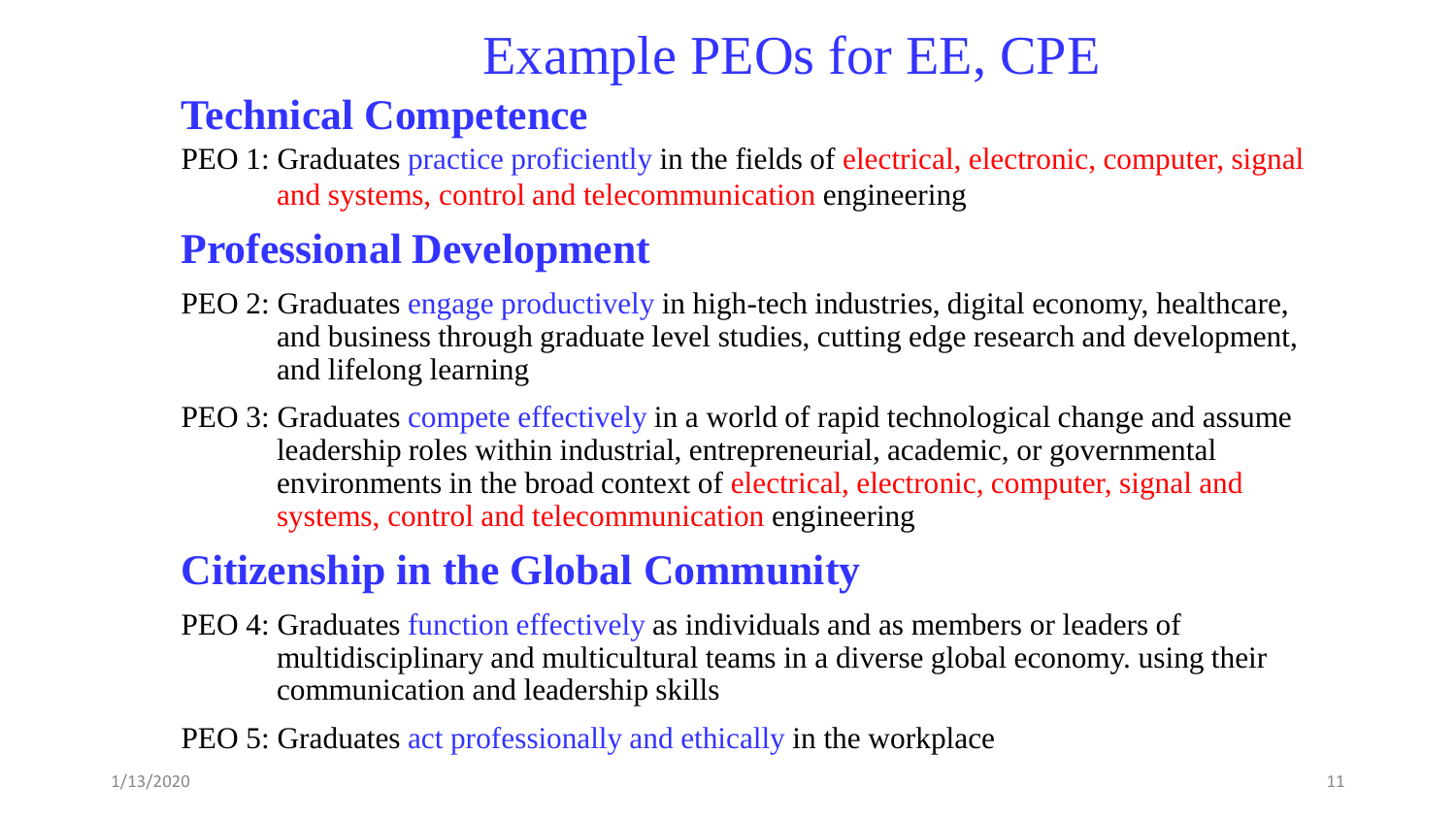# Example PEOs for IE

#### **Technical Competence**

- PEO 1: Graduates apply their technical skills in mathematics, science, and engineering to the solution of complex problems encountered in modern Industrial Engineering practice.
- PEO 2: Graduates model, analyze, design, and experimentally evaluate components or systems that achieve desired technical specifications subject to the reality of economic constraints.

#### **Professional Development**

- PEO 3: Graduates compete effectively in a world of rapid technological change and assume leadership roles within industrial, entrepreneurial, academic, or governmental environments in the broad context of IE
- PEO 4: Some graduates who choose to redirect their careers are employed in diverse fields such as healthcare, business, law, computer science, multimedia, and music through graduate level studies and the process of lifelong learning.

#### **Citizenship in the Global Community**

- PEO 5: Graduates use their communication skills to function effectively both as individuals and as members of multidisciplinary and multicultural teams in a diverse global economy.
- PEO 6: Graduates engage in highly ethical and professional practices that account for the global, environmental, and societal impact of engineering decisions.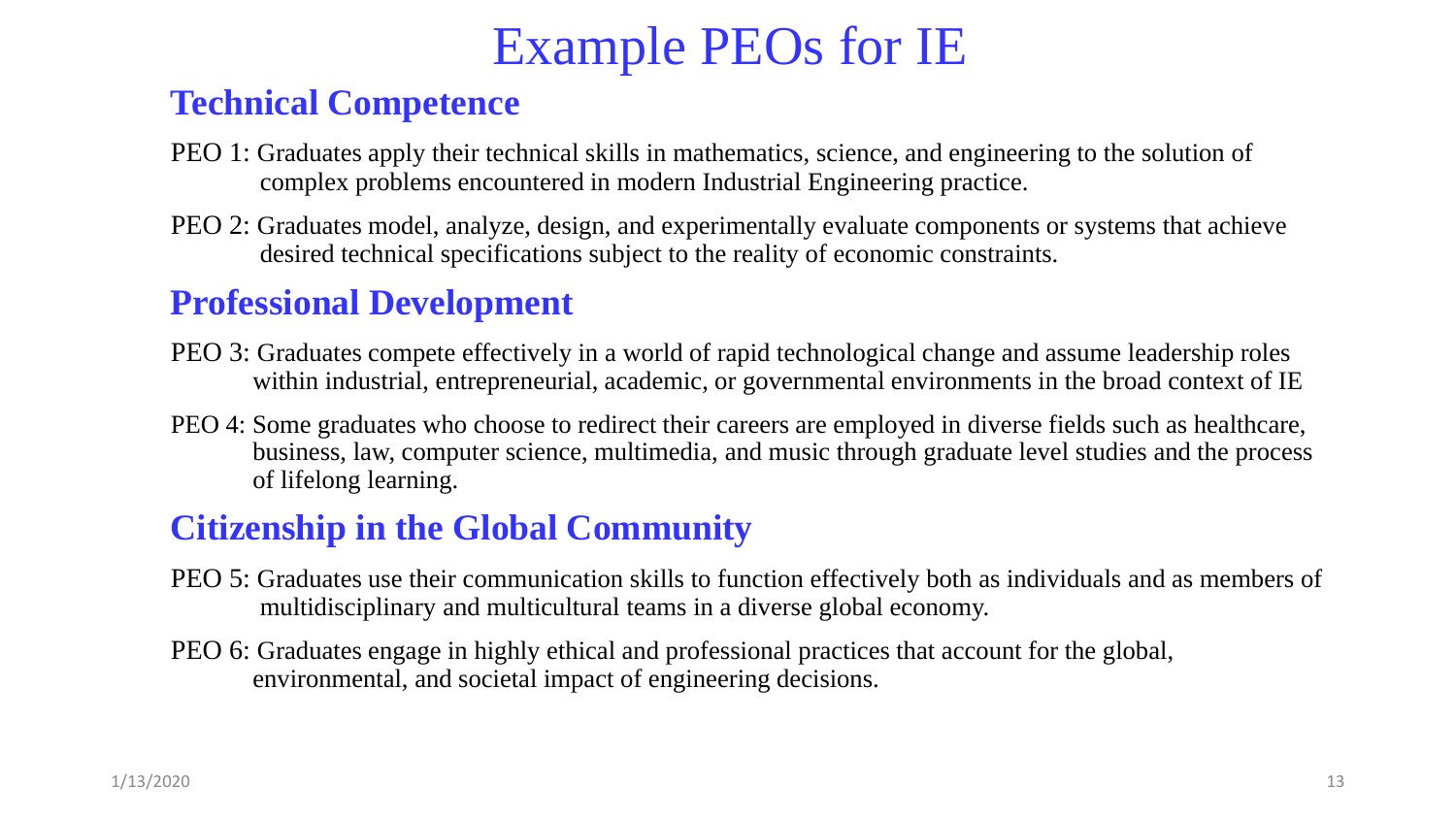## Example PEOs: Systems and Control Engineering

## Program Educational Objectives:

- PEO 1: Students analyze **multidisciplinary** phenomena and problems using **systems methodology**
- PEO 2: Students use the **systems thinking, critical thinking and problem solving skills** to **design** engineering systems or processes that **respond to societal needs**
- PEO 3: Students perform **systems and control research**
- PEO 4: Students work **effectively**, **professionally**, and **ethically** in systems and control related professions by developing skills in oral and written **communications, teamwork** and **leadership**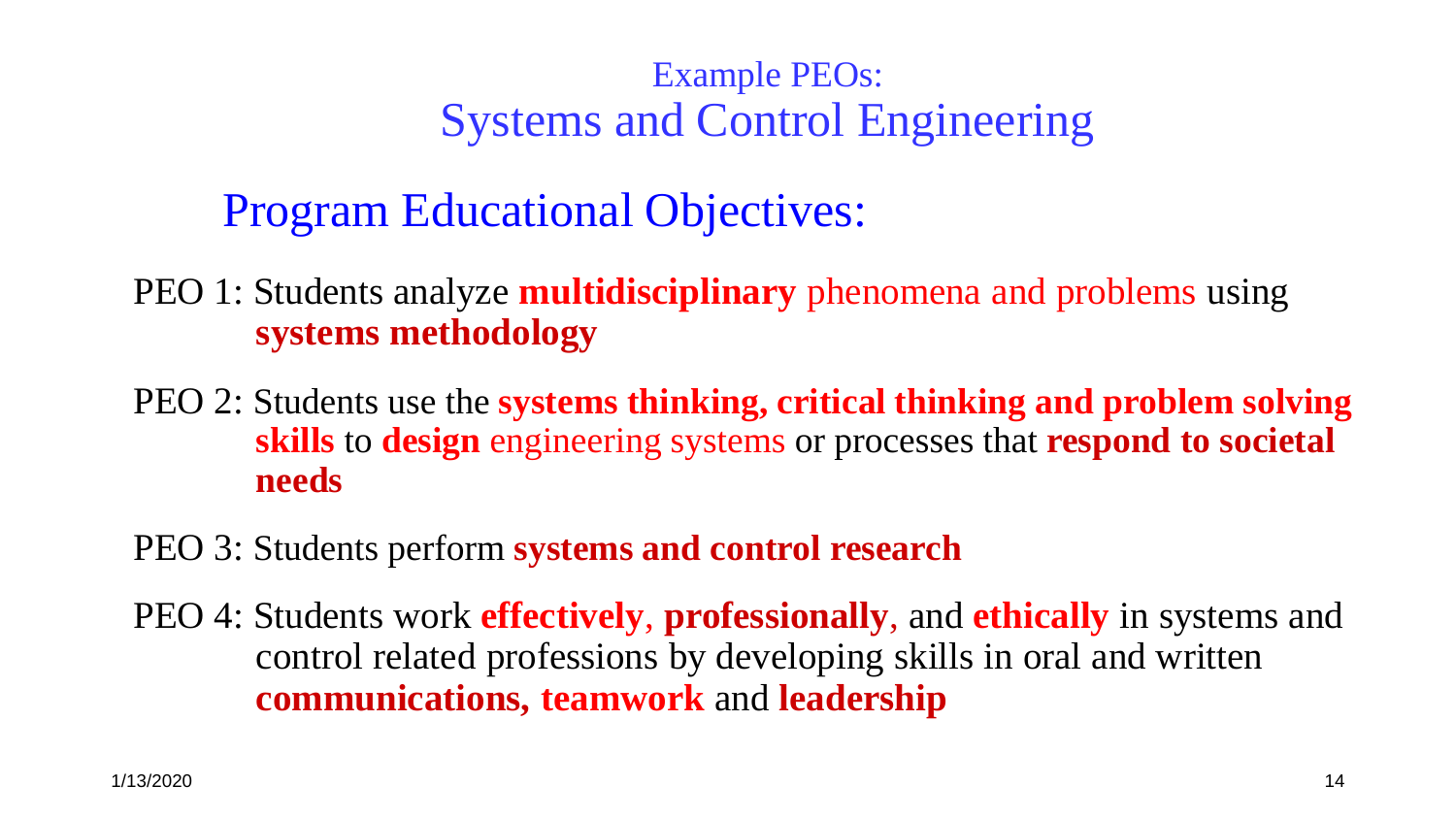Must establish well-defined processes and schedules to

- Periodically review PEOs using inputs from the faculty and key constituencies such as alumni, industrial advisory board, employers, EE graduate schools to assess and evaluate achievement of PEOs
- Use evaluation results to take action to improving achievement of PEOs
- Use evaluation results to take action to revise PEOs to accommodate changing needs of constituencies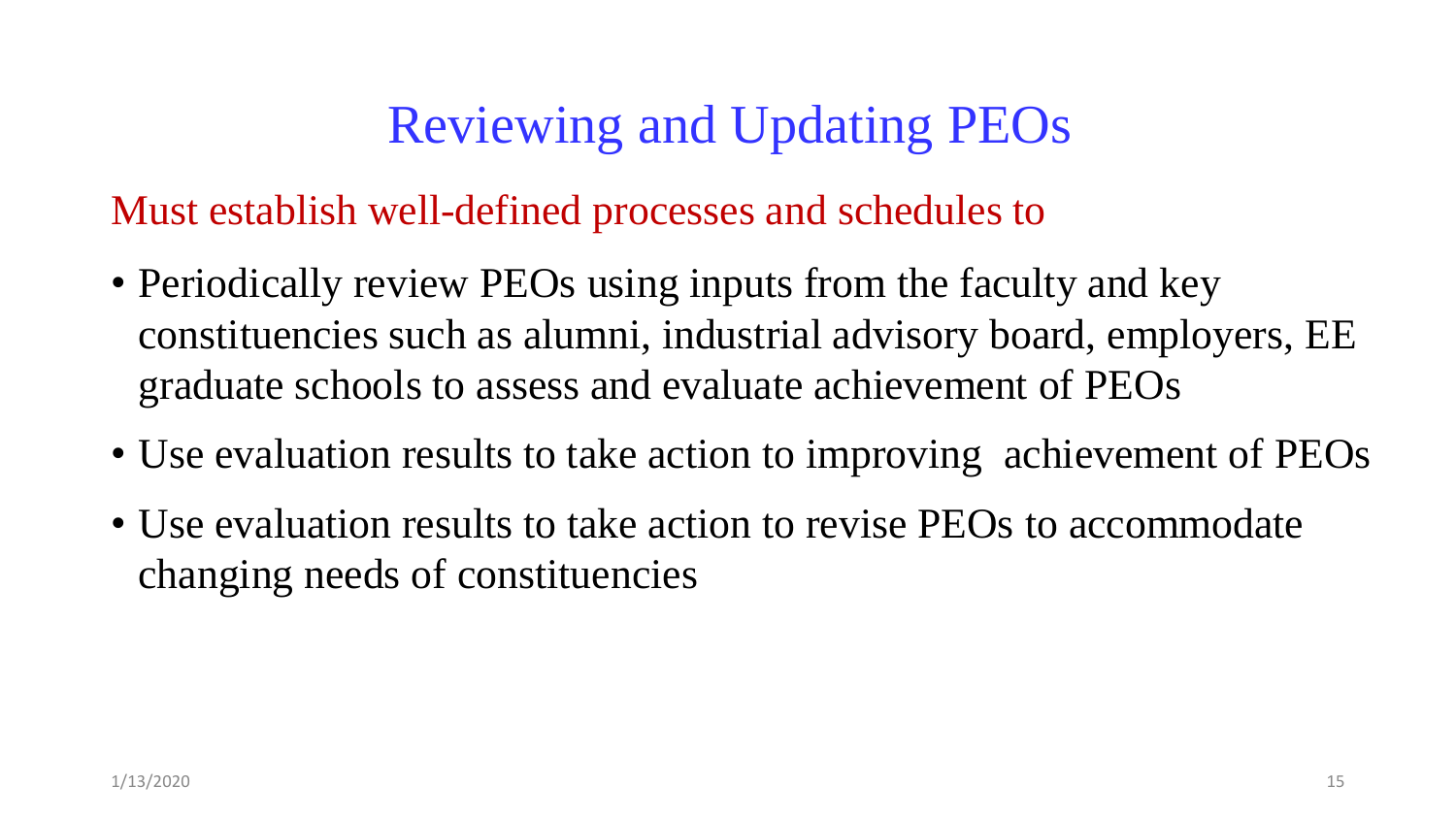PEOs must serve the needs of Constituencies of the Degree Program

## Typical Constituencies

- Program Faculty members
- Alumni (2-5 years after graduation)
- Co-op employers
- Employers
- Graduate Schools in closely related fields
- **Industrial Advisory Board**
- Current Student Cohort (Some PEVs recommend not to use this)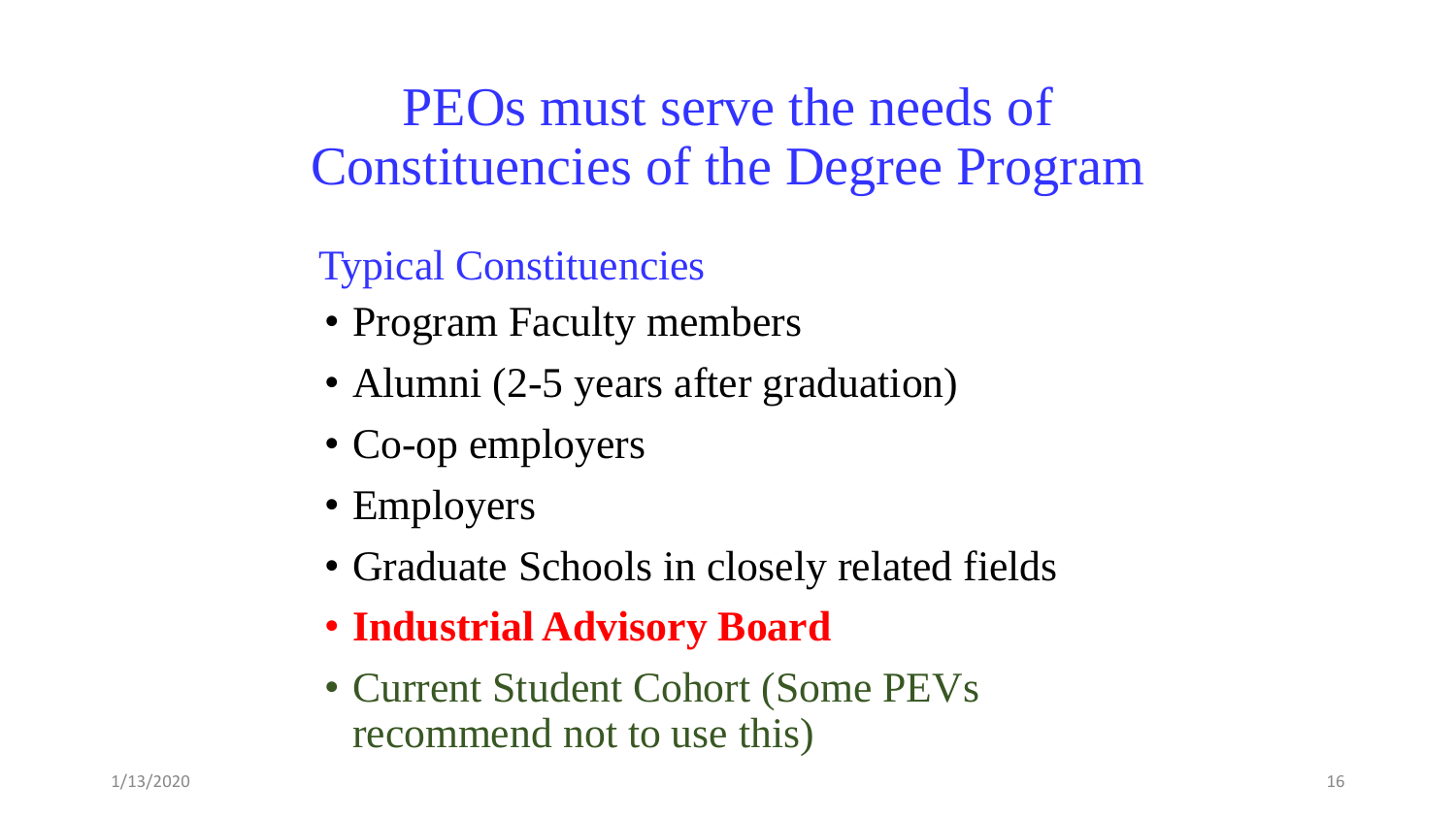Must establish well-defined processes and schedules to

- Periodically review PEOs using inputs from the faculty and key constituencies such as alumni, industrial advisory board, employers, EE graduate schools to assess and evaluate achievement of PEOs
- Use evaluation results to take action to improving achievement of PEOs
- •Use evaluation results to take action to revise PEOs to accommodate changing needs of constituencies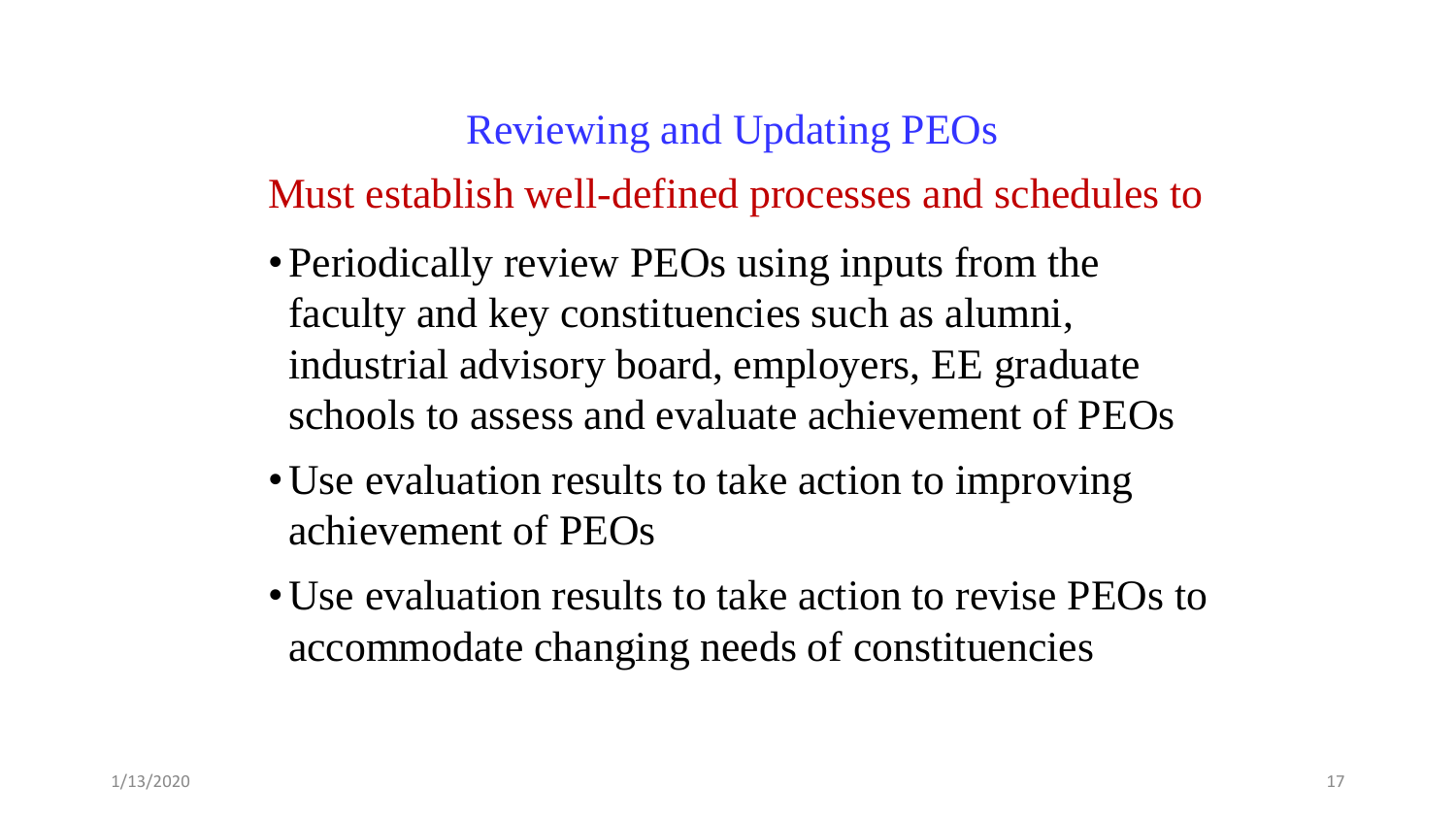#### **Summary of Constituent Input to PEOs**

| <b>Input Method</b>     | <b>Schedule</b>         | <b>Constituent</b>          |
|-------------------------|-------------------------|-----------------------------|
| Alumni survey           | Every three years       | Alumni 2-5 years out        |
| Employer focus group    | Every two years         | <b>Employers</b> (and       |
|                         | during Career Fair      | recruiters); some are       |
|                         |                         | alumni                      |
| Senior exit interview   | Annually                | Students; retrospective     |
|                         |                         | discussion of PEOs and      |
|                         |                         | their intended career       |
|                         |                         | paths                       |
| <b>Advisory Council</b> | As needed-              | Industrial                  |
| discussions             | available               | representatives,            |
|                         | annually                | employers, alumni           |
| Curriculum              | Available as frequently | <b>Faculty and students</b> |
| Committee meetings      | as needed               |                             |